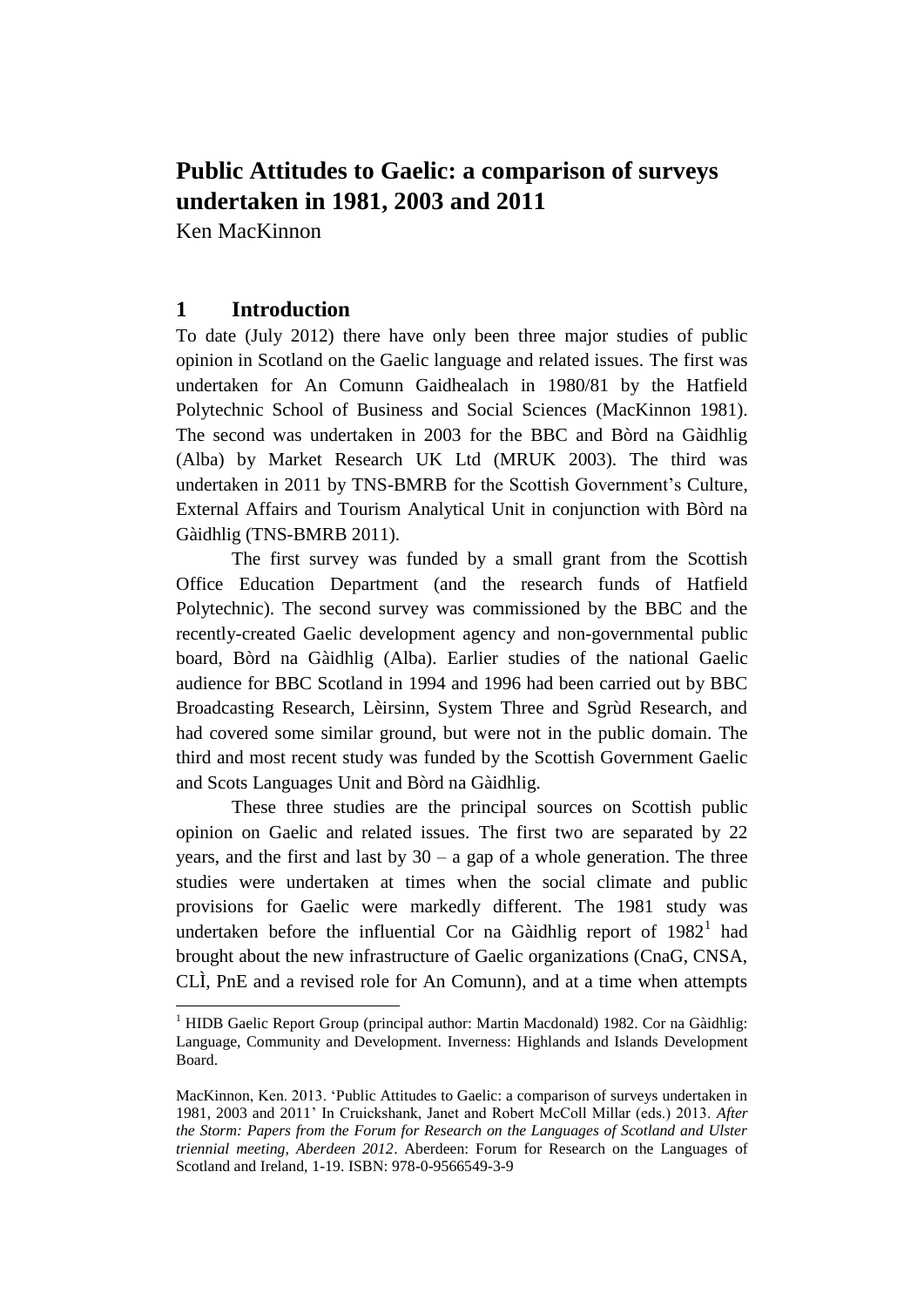to legislate for the language were being made (e.g. Donald Stewart's unsuccessful private member's bill of 1981). Donald Stewart indeed referred to the study's earlier findings in moving his bill. $^2$  The principal Gaelic development body at the time was An Comunn Gaidhealach, and it wanted some assessment of public opinion on current demands for provisions for Gaelic. Gaelic as a second language in primary education was being developed in Highland Region, in Argyll & Bute, and in the Bilingual Education Project in the Western Isles. There were demands for a Gaelic radio channel and improved output on television. There were also calls for more Gaelic in print and public signage. Issues of official recognition, and its greater use in national and local administration were being raised, and there were public campaigns regarding public signage, and justice for the language. The questionnaire therefore reflected these concerns.

With devolution, the structures which Cor na Gàidhlig had brought about had clearly served Gaelic and its speakers well, but a step change was needed to serve the times. In the wake of the Macpherson<sup>3</sup>, and Milne<sup>4</sup> task

 $\overline{a}$ 

<sup>2</sup> Donald Stewart M.P. for Western Isles, moving his Gaelic Language (Miscellaneous Provisions) Bill (13/02/81): "I want to bring to the notice of the House a public opinion survey that was carried out in Perth at the time of the National Mod last October. The results are extremely interesting. The survey was conducted on scientific principles in homes and in shopping centres throughout the city, amongst all social classes, by two social science research workers from English polytechnics—Dr. Kenneth MacKinnon from Hatfield and Ms. Margaret Lamplough from Birmingham.

<sup>&</sup>quot;A clear degree of support was evident for the official recognition of Gaelic and an improved place for the language in education and the mass media. Three-quarters of the citizens of Perth believed Gaelic to be 'a matter of importance to Scotland as a whole.' Apparently 77 per cent. felt that it should be recognised officially as a national language in Scotland and 88 per cent. believed that it should be encouraged to continue as a living tongue. Despite the climate of public expenditure cuts, 64 per cent. of all respondents agreed with the need for more public money to be provided in support of Gaelic.

<sup>&</sup>quot;Even greater was the desire for Gaelic to be provided in the schools—in fact, 98 per cent. called for that. For adult education classes there was 88 per cent. support and for educational programmes on radio and television there was 83 per cent. support. Concerning the time allocated to Gaelic on radio and television generally, 56 per cent, of the respondents agreed that there should be more time for Gaelic in the media, and 9 per cent. "much more", although only 1 per cent. of the sample comprised native speakers and only 4 per cent. had any knowledge or ability to follow simple Gaelic.

<sup>&</sup>quot;The report concluded: 'Gaelic was clearly seen as a national institution in the whole of Scotland. 81 per cent of the respondents disagreed with the statement that Gaelic should be confined to the Highlands and Islands area. The alleged detrimental effects stemming from Gaelic were clearly rejected by some 91 per cent. of the sample who did not agree with the statement that encouraging Gaelic would result in bad effects.' There is unmistakable evidence of a great resurgence in the support for and the use of Gaelic." (Hansard for 13th February 1981).

<sup>&</sup>lt;sup>3</sup> Taskforce on the Public Funding of Gaelic (The Macpherson Taskforce Report) 2000. Ag Ath-Bheothachadh Gàidhlig — Neamhnuid Nàiseanta: Aithisg bho Buidheann-Gnìomh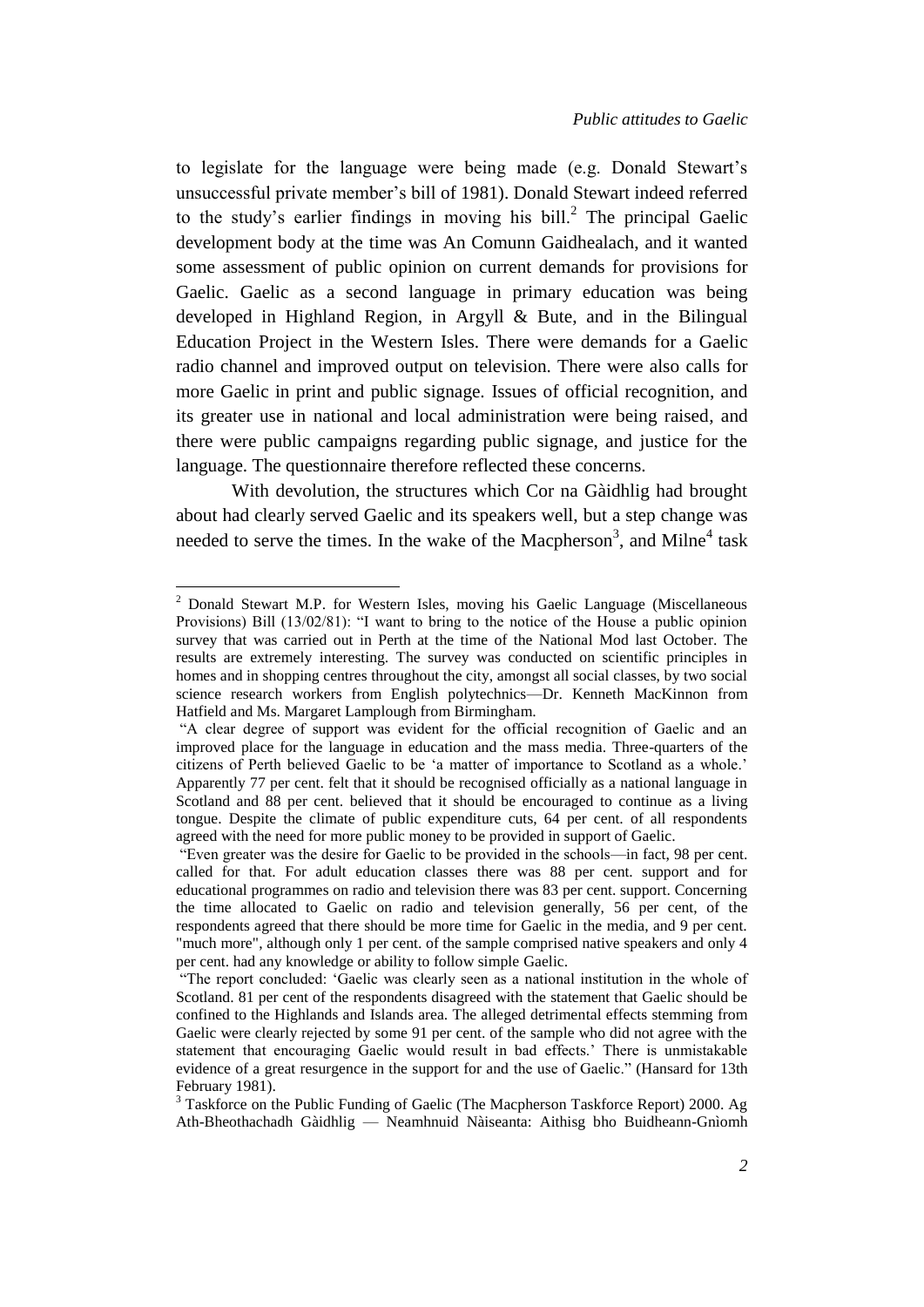forces, MAGOG and the Meek Report<sup>5</sup>, the creation of Bòrd na Gàidhlig, recognition of Gaelic in the European Charter for Regional or Minority Languages $<sup>6</sup>$ , and prospects of official recognition in legislation, there was</sup> clearly a new political climate and new opportunities for Gaelic. The BBC was developing new initiatives for the indigenous language-groups which it served, such as BBC Voices (MacKinnon 2004), and it needed to have some assessment of public attitudes upon which it could base its policies. Likewise the newly-created but then non-statutory Bòrd na Gàidhlig (Alba) wished to test public opinion on support for the language. The objectives of these two studies were thus distinctive and different, as they had come about for different reasons. However, both sought to assess public support for the language and policies to improve its place in public life, so some comparison of these studies is possible.

The most recent of these three studies in 2011, is currently being followed by a further study being undertaken at the University of Edinburgh, with support from ESRC, the Scottish Government and Bòrd na Gàidhlig, to examine Scottish public opinion on Gaelic. By this time Bòrd na Gàidhlig had been established in 2006 as a statutory body under the Gaelic Language (Scotland) Act of 2005, and was involved with public authorities in making Gaelic language plans. The Gaelic Media Service had been reconstituted as MG Alba in 2008, and its dedicated Gaelic television channel had commenced broadcasting on 19<sup>th</sup> September 2008. Further developments in Gaelic Education were being taken forward. There was also a rising tide of criticism, verging on outright hostility and disparagement of the language, in particular press media (MacKinnon 2011). A new paradigm for Gaelic, and a backlash in specific quarters needed to be addressed by a properly conducted assessment of Scottish public opinion.

This review presents a summary of the three studies of public attitudes on Gaelic, focuses on the most recent, and attempts to assess how views have developed over the 30-year period which they cover.

 $\overline{a}$ 

Maoineachadh Poblach na Gàidhlig / Revitalising Gaelic — A National Asset: Report by the Taskforce on Public Funding of Gaelic. Edinburgh: The Scottish Executive.

<sup>4</sup> Taskforce on Gaelic Broadcasting (chair: Alasdair Milne) 2000. Gaelic Broadcasting Task Force Report (Milne Report), Edinburgh: Scottish Executive.

<sup>5</sup> Ministerial Advisory Group on Gaelic (chair: Professor Donald Meek) 2002. A Fresh Start for Gaelic (Meek Report). Edinburgh: Scottish Executive.

<sup>&</sup>lt;sup>6</sup> The UK Government signed the Charter in 2000, and Parliament ratified it in 2001.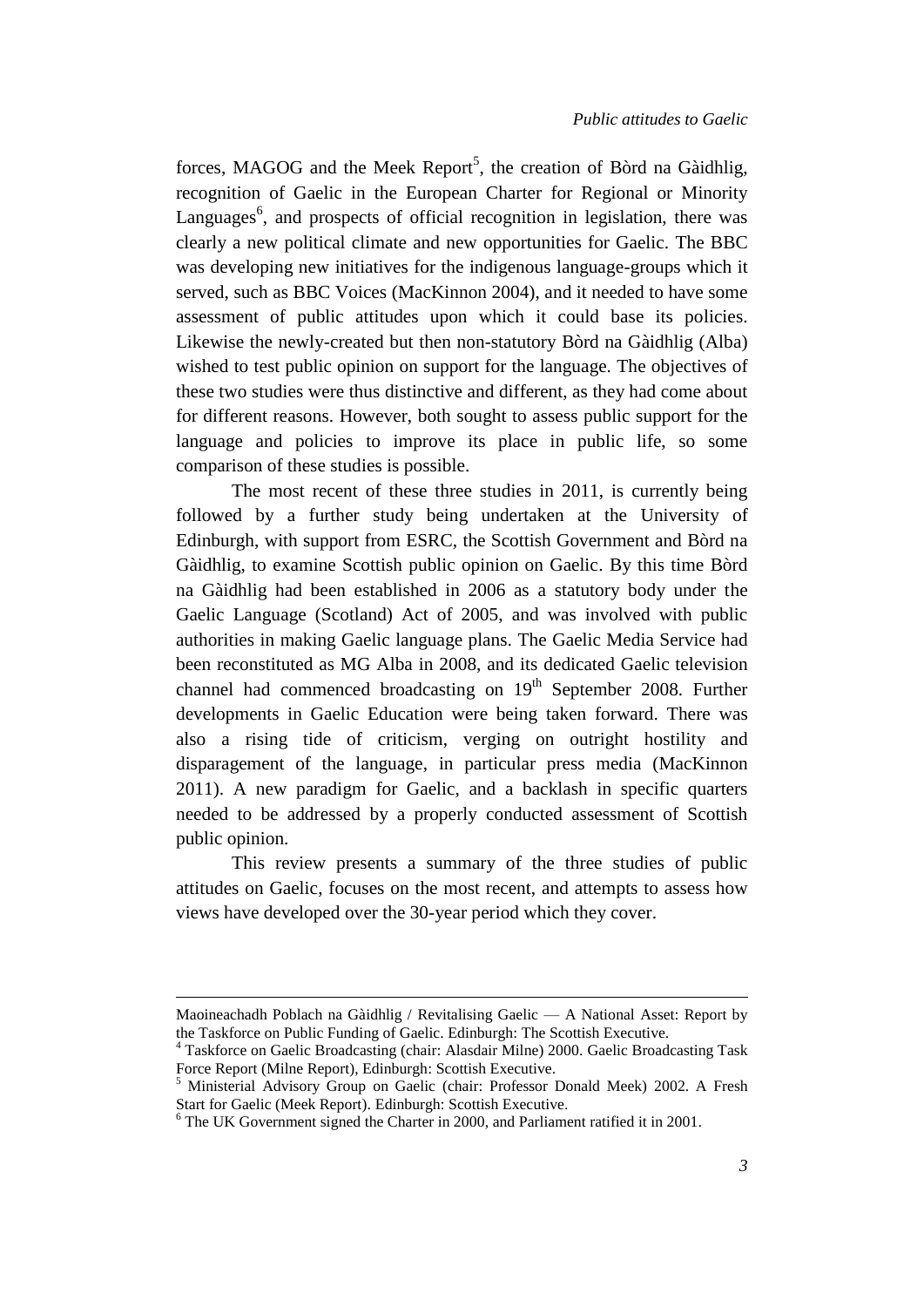#### **2 Scottish Opinion on Gaelic 1981**

A pilot study was carried out in Perth at the time of the 1980 National Mòd, and interviewing was then undertaken on the Isle of Skye over winter and spring 1980/81, reporting in April 1981. The main study was undertaken during summer 1981, and was analysed and reported in autumn 1981. A national sample of 1,117 respondents was structured by area, gender, age, and occupation. Contact was made by systematic sampling of electors in the Western Isles and Isle of Skye, and by quota-sampled street interviews in mainland Highland towns, and in the Lowland area. The questionnaire comprised 15 questions on attitudes toward Gaelic language, policy objectives and existing provisions for the language, with further questions on age, gender, occupation, politics, knowledge of Gaelic, and relationship to Gaelic speakers.

There was an expected relationship between measure of support for Gaelic and location. Attitudes were most favourable in the Western Isles, followed by Skye and Lochalsh, followed by remainder of mainland Highlands, and least in the Lowland area. Similar differences resulted from extent of ability to speak Gaelic – and also interestingly whether or not the respondent was related to a Gaelic speaker. Nevertheless, the attitudes towards Gaelic in public life, education and the media were on the whole moderately favourable, and in some respects very supportive – even in Lowland contexts:

- A clear majority favoured official recognition: 54% (or 67% eliminating 'don't knows', etc.), and
- There was strong support for the encouragement of Gaelic throughout Scotland: 49% (or 64% eliminating 'don't knows, etc.)
- For more television and radio time for Gaelic, 47% were in favour (or 71% excluding 'don't knows', etc.)
- Opinions were more definite regarding availability of Gaelic in schools throughout Scotland: 70% (or 82% eliminating 'don't knows', etc.)
- Some 24% welcomed more opportunities to learn Gaelic (or 37% excluding 'don't knows', etc.)
- Some 41% agreed that Gaelic was important for the Scottish people as a whole (or 50% excluding 'don't knows', etc.)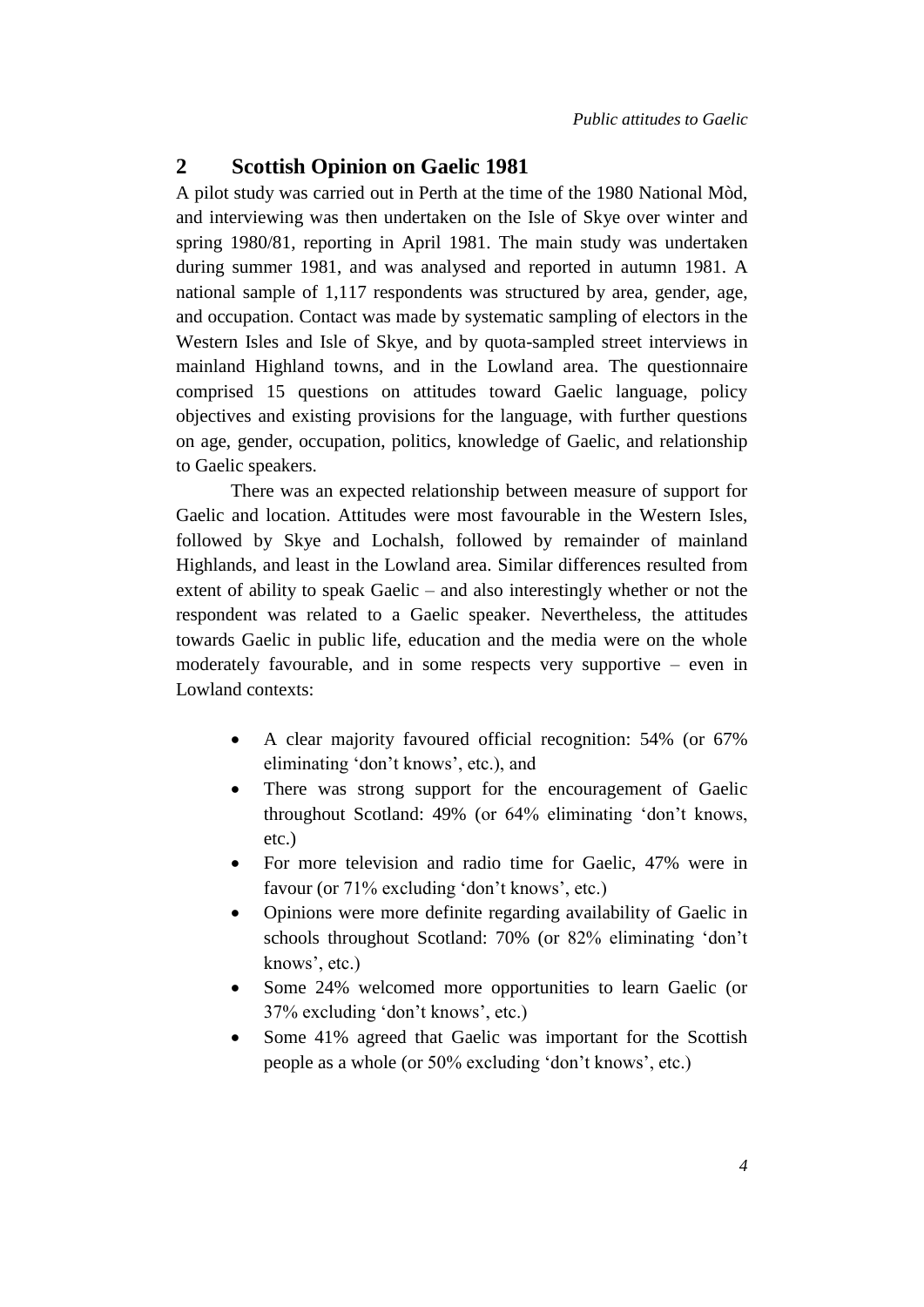The 'no response', 'no feelings either way', and 'don't know' categories could sometimes be substantial (e.g. 54% were indifferent on more press encouragement, 44% on more Gaelic-speakers for public posts, and 38% on Gaelic on public signs), thus indicating that on some issues the idea was being raised in the respondent's awareness for the first time. In general however, these various non-responding categories were for the most part quite moderate. Their elimination generally resulted in clear majorities in favour of improved provisions for Gaelic even amongst non-speakers and Lowland residents. The results indicated overall a marked balance of opinion favourable towards Gaelic and provisions for it in education, the media, public life and administration. The overwhelming antipathy towards Gaelic, of which the general public and Lowlanders in particular had often been accused, was quite definitely not at all the case, or if so it was confined to a rather small minority. The commissioning organisation might have made a great deal more of these conclusions.

The 1981 survey results were capable of a great deal more analysis – and opportunity was taken to do this. On three salient questions (official recognition, more public money, and more broadcasting time) further analysis was undertaken in terms of area of survey, gender, age, occupational class, and voting intention. On official recognition women proved the more supportive, and on more broadcasting time, men and younger respondents generally were found to be more supportive. There were significant differences between occupational groups on funding, with least support amongst the semi- and unskilled workers in the Lowlands, the unclassified and skilled non-manual groups in the Highlands, and the professional and managerial group in the Western Isles (which last group contained many incomers). Considerable differences arose out of voting intention. In almost every case SNP voters were most supportive, followed by Liberals and SDP, Labour was intermediate, and Conservatives and those with no clear voting intention evidenced least support of all. The most distinguishing differences arose out of extent of ability to speak Gaelic. Non-native fluent speakers were most supportive of all, and even minimal abilities rated very highly. This is within expectation – but high levels of support were also forthcoming for those with a Gaelic-speaking relative.

Ten questions and their results on a five-point scale were used to construct a 'Gaelic support-score', which was scaled up to a range of +100 through zero to  $-100$  points. This value was cross-tabulated with the factors for area, age, gender, occupational class and voting intention. The data were sufficiently robust to enable fairly extensive statistical analysis to be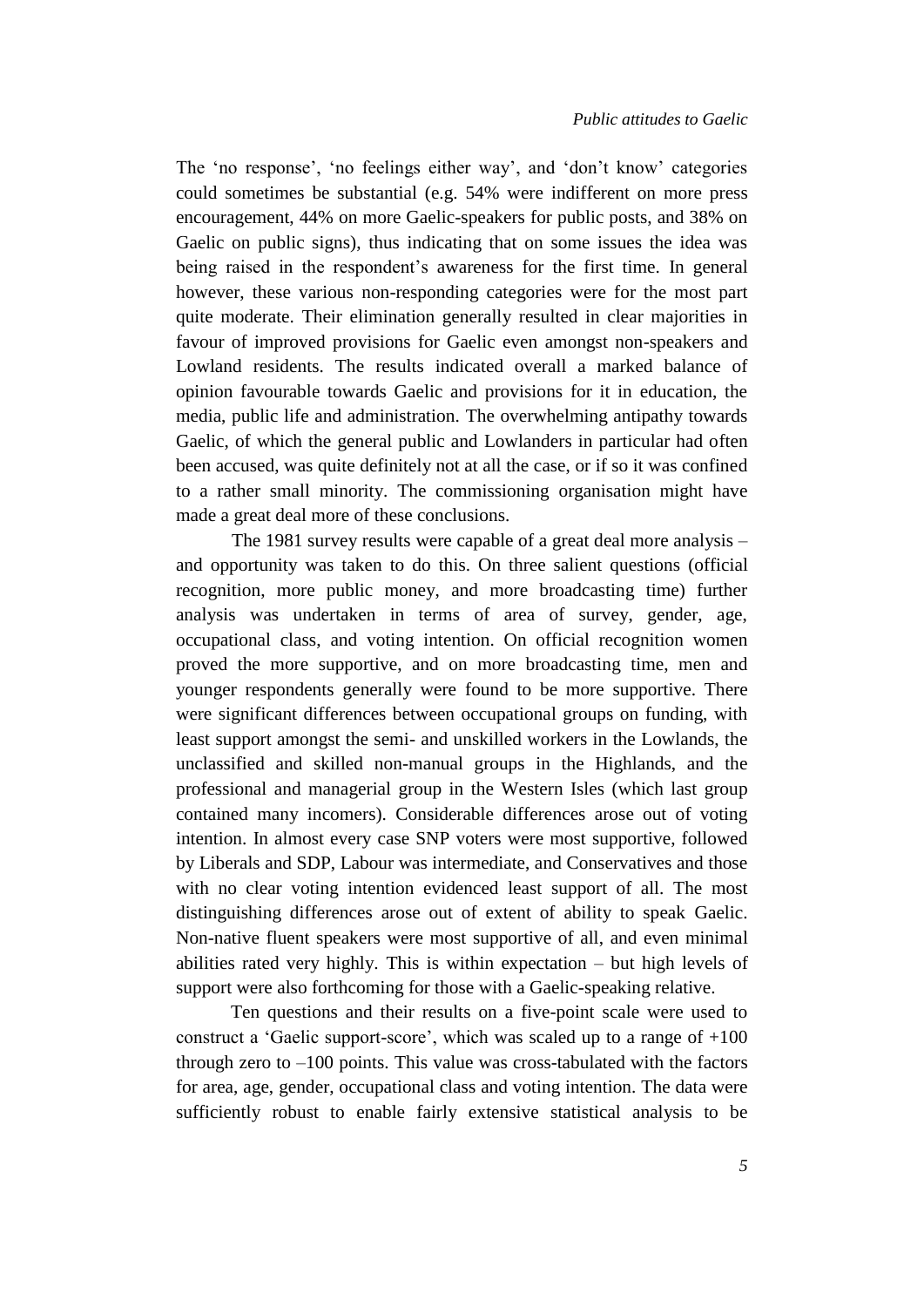undertaken. Details of personal factors for each area and overall enabled a fairly detailed analysis to be undertaken. The results for the Lowland area, as representative of opinion outwith the Gaidhealtachd, indicated:

- most support for Gaelic amongst professional and managerial respondents (at  $+22$  points, compared with  $+14$  for all others), and
- the least supportive the semi- and unskilled manual workers  $(+3)$ points, compared with +19 for all others).
- Females were more supportive  $(+18 \text{ overall})$  than males  $(at +13)$
- Most supportive amongst the females were skilled manual workers (+29 points), and least the semi- and unskilled workers (+3 points)
- The most salient differences arose from voting intentions: SNP +36; Liberal and SDP +18; Labour +16; no clear voting intention +9, and Conservative +2 points respectively.

Perhaps the most striking differences arose from Gaelic speaking ability. All levels of ability averaged +52 points, no knowledge registered +14, and non-respondents on this question registered –18 (the only actual negative score in this analysis).

More qualitative data were extracted on respondents' own comments on questions relating to policies and measures in support of Gaelic, which produced quite a wealth of vernacular and pithy comment. It was possible to code these open-ended responses into broadly antipathetic: 13.2% of respondents; indifferent: 34.1%; no response: 17.0%; supportive: 26.8%; and an unprompted 8.9% who said with wider encouragement of the language that they would learn it. Question 8 had specifically raised the issue whether the respondent would personally welcome more opportunities for adult education in Gaelic. Overall some 24% of the sample answered yes to this question.

The study concluded with a call for a follow-up study, and the observation that public discussion of Gaelic had hitherto been conducted typically in terms of assertions, assumptions and anecdotal impressions. It should no longer be possible to sustain such arguments without a body of objectively and scientifically attestable evidence.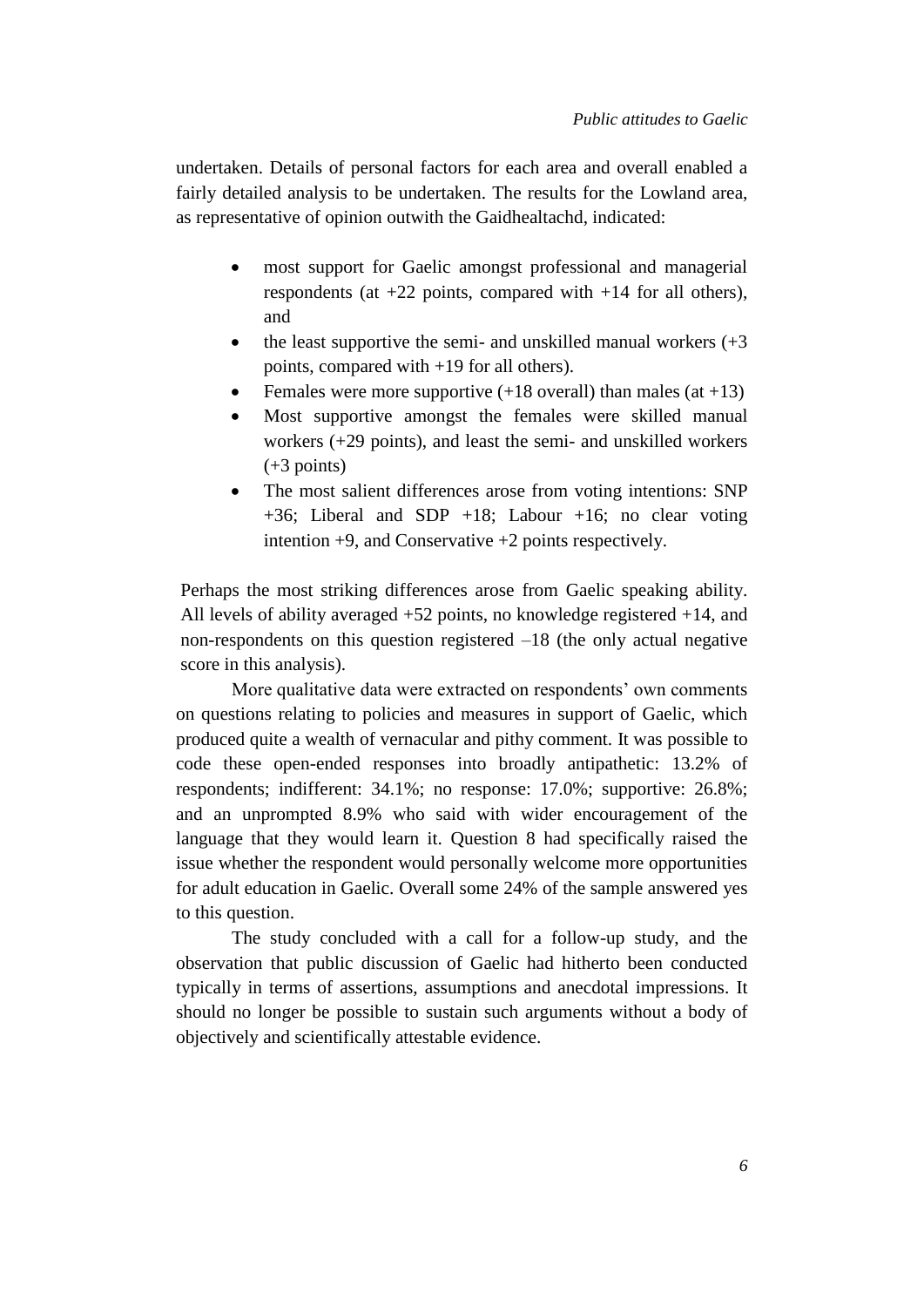#### **3 Attitudes to the Gaelic Language 2003**

This study, which was commissioned by BBC and Bòrd na Gàidhlig (Alba), was undertaken by MRUK early in August 2003. A national sample of 1,020 was interviewed, using a random selection of households, and quotasampled for area, age, and gender. Methodology was thus similar to the earlier study, except that political support was not asked. However there were indications that details on occupation were sought, and were taken into account in the survey. The objectives stemmed from BBC policies to enhance its service for UK indigenous languages (in the run-up to BBC Voices, 2004), and to attract new learners of these languages, and Gaelic in particular in this case. Many of the questions reflected this objective, and relatively few were on similar lines to the 1981 study. What few there were, were sufficiently similar to enable comparison to be made. Moreover, Bòrd na Gàidhlig needed to know at this initial stage in the formulation of a National Plan for Gaelic what were the general attitudes towards the language.

In terms of knowledge of Gaelic, some 13% of the respondents reported varying levels of ability, and 87% with none. This basic question compared closely with the 1981 results of 12% and 88% respectively. This strongly suggests that the two studies are valid, and may be reliably compared on other factors also.

The 2003 study examined a number of 'attitudes towards maintenance and development of Gaelic'. Both surveys had a similar question on whether Gaelic should be made available in schools throughout Scotland for those who wish to learn the language. In 2003 87% agreed with this (92% eliminating 'don't knows', etc.), and in 1981 70% (82% eliminating 'don't knows', etc.) This has been a well-ventilated public issue in recent years, and public discussion may have raised its profile and levels of support. However the questions were not completely identical and there were some differences in research methodology, so too much should not be made of this, beyond saying that it appears suggestive.

The 2003 study had a question on more opportunities for people to learn Gaelic across Scotland. This resembled a 1981 question on whether respondents would welcome more opportunities for adult education in Gaelic. The 2003 results produced 71% for more opportunities (77% eliminating 'don't knows', etc.). In comparison, the 1981 results had produced some 24% in favour (37% eliminating 'don't knows', etc.) Again, not too much can be made of this – but there may have been some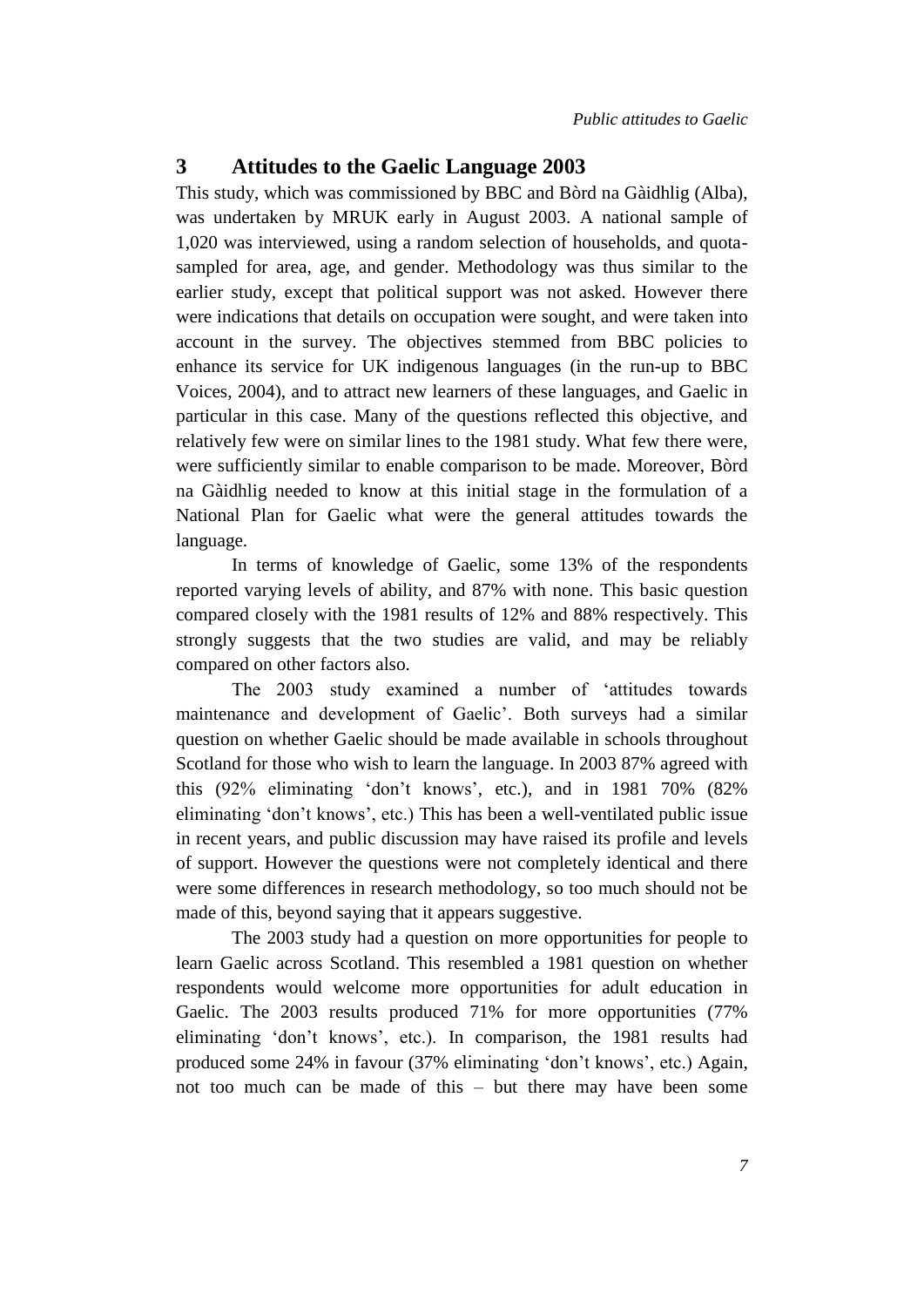movement of public opinion as Gaelic issues gained more prominence in the public mind over this period.

There were broadly similar questions on whether Gaelic is important in Scottish life. In 2003 66% assented (72% if 'don't knows', etc. are eliminated). In 1981 this had been assented by 41% (49% eliminating 'don't knows', etc.) Again, this is suggestive that public opinion may have moved further in support of Gaelic over this 22 year period.

The 2003 study also presented a graphical table on the 'perceived importance of the maintenance and development of Scottish Gaelic'. It is not clear whether this results from a specific single question, or whether it is an aggregate of responses to the 8 questions on these issues. If so, some comparison might be made with the 'Gaelic support-score' analysis of the 1981 study, which was based on 10 questions on similar issues. If so, general support for Gaelic was evidenced as important, or very important by 68% of the 2003 sample (82% eliminating the 'don't knows', etc.). The 1981 analysis produced mean Gaelic-support scores of +70 for respondents in the Western Isles, +36 for Skye, +34 for the mainland Highlands, +16 for the Lowland area, and an overall mean of +24 nationally. The 2003 results are showing rather higher levels of support for Gaelic nationally, but the very different methodologies on this score means that direct comparison is not really possible.

The 2003 survey asked whether respondents would consider learning Gaelic in the near future. Some 16% said 'yes', and a further 16% said 'maybe'. In 1981 a similar question elicited some 24% who said they would welcome further adult education facilities to learn Gaelic, and a separate, open-ended question elicited an unprompted 9% who said they would learn Gaelic if the language were more widely encouraged.

The 2003 study explored some further attitudinal questions (with totals assenting in brackets) on:

- whether school pupils should learn about Celtic and Gaelic heritage (76% assenting),
- bilingual and Gaelic-medium education being promoted and expanded (64%),
- more Scottish people attempting to learn Gaelic (59%),
- learning Gaelic not being of great value or use (43%), and
- ease of finding Gaelic courses (31%).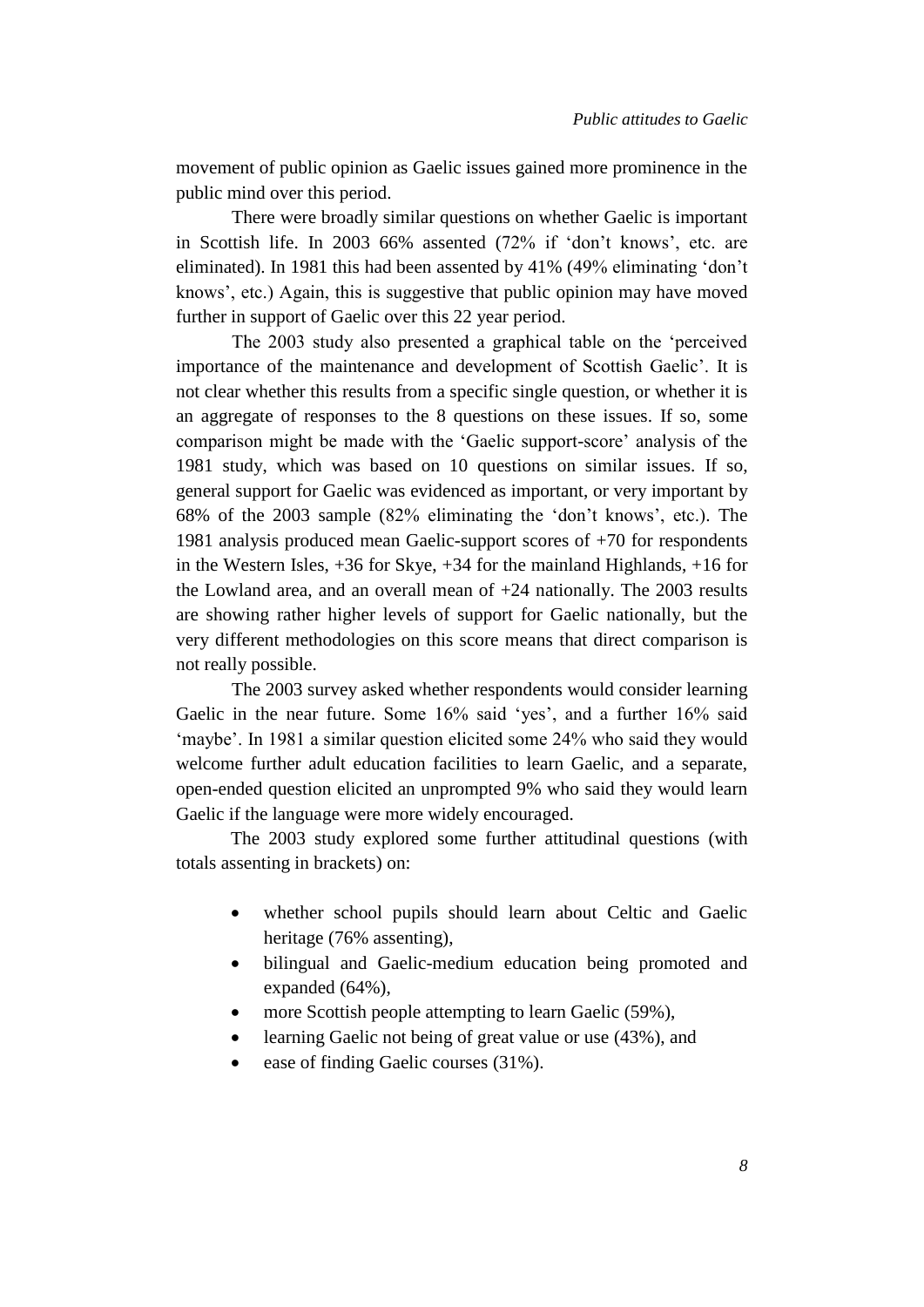There were no corresponding questions to the 1981 questions (with totals assenting in brackets) on:

- official recognition (54% assenting in 1981),
- availability of public funding  $(46\%)$ ,
- use of Gaelic with public authorities (41%),
- appointment of Gaelic speakers to posts dealing with the public in Gaelic areas (43%),
- more radio and television time for Gaelic learners (47%),
- whether respondent had seen or heard Gaelic programmes (82%),
- whether there should be more broadcasting time for Gaelic (39%),
- noticing Gaelic in the press (12%), and
- whether more should be provided  $(32\%)$ ,
- Gaelic on public signs and notices 42%), and
- whether family members spoke Gaelic (15%).

It would have been valuable to have had some at least of these issues explored, if only to have provided further continuity of approach, especially in cases where the issues were still current. However, the 2011 survey did question respondents on some of these topics, e.g. whether school pupils should learn about Scottish heritage (with 90% assenting in 2011); whether Gaelic programmes had been seen on heard on radio (10%) and television (32%).

In 2003 with impending legislation, official recognition / 'secure status' was clearly one such issue. So were levels of public funding, use with official bodies, and public signage. The inclusion of a question on support for various levels of Gaelic broadcasting time would have been useful (and thus a comparison with 1981 possible).

On the other hand the 2003 survey did ask questions on:

- Likelihood of respondents learning Gaelic in near future; or
- Reason for not being interested;
- Situations whereby knowledge of Gaelic is used;
- Whether individuals have tried to learn Gaelic, but stopped;
- Reasons why individuals stopped;
- Future interest in learning Gaelic;
- Preferred level of fluency;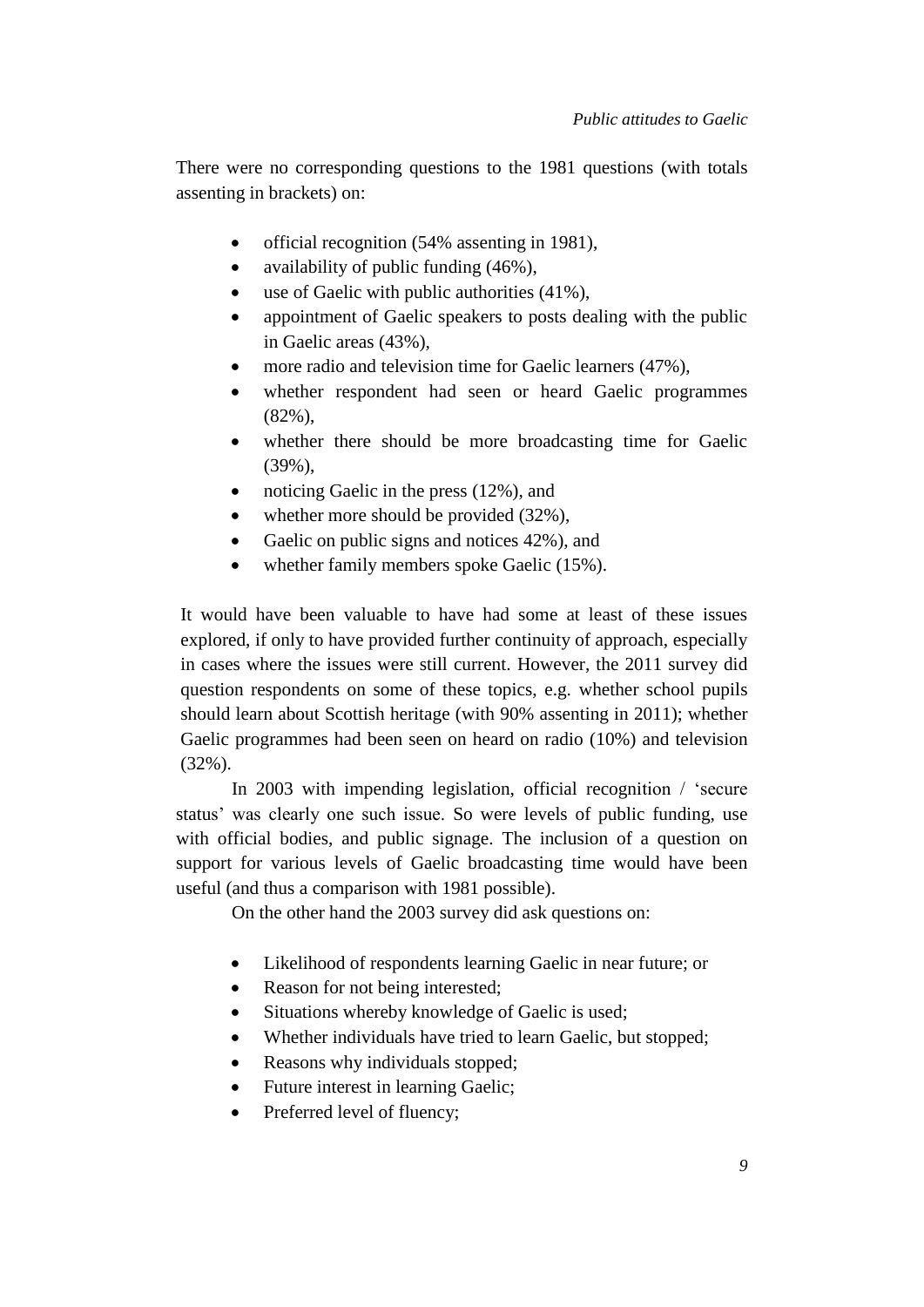- Preferred methods of learning;
- Access to media forms; and
- Frequency of use;
- Frequency of listening to Radio Scotland; and
- Frequency of listening to Radio nan Gàidheal (but surprisingly not in detail of the 131 specifically Gaelic speakers / users.)
- Speakers of languages other than English or Gaelic.

## **4 Some further comparisons between the 2003 and 1981 studies**

The 1981 study clearly indicated moderately supportive views towards the language and measures then being undertaken in its support. In some cases, such as availability of Gaelic in schools this was quite high. Differences of opinions associated with such social factors as age, gender, occupation and voting intention were examined on three specific questions (official recognition, more resources, and more broadcasting time for Gaelic), and also on an aggregate 'Gaelic support score' based on responses to ten questions.

In the 1981 study, on official recognition there were no significant differences by age, but women were significantly more supportive than men. (59% as against 49% nationally). There were no significant differences by occupation – but in terms of respondents' politics SNP sympathisers were most supportive (73%), followed by Liberals and SDP (57%), Labour (53%), likely non-voters (47%) and Conservatives (46%).

On further resources for Gaelic there were no significant differences by age or gender. However, in terms of occupation, the semi- and unskilled workers were least supportive in the Lowland area. In the mainland Highlands the skilled manual and unclassified groups were the least supportive, and in the Western Isles the professional and managerial group. There were significant differences by voting intention, similarly patterned to the recognition question.

On more airtime for Gaelic there were no significant differences by age in the Highland and Island samples, but in the Lowlands under 45s were significantly more supportive Males were significantly more supportive in the Lowland sample – otherwise age differences were not significant. Overall occupational differences were not significant (except in Western Isles where professionals and managerials were marginally, albeit significantly, less supportive. Political support was similarly patterned as above.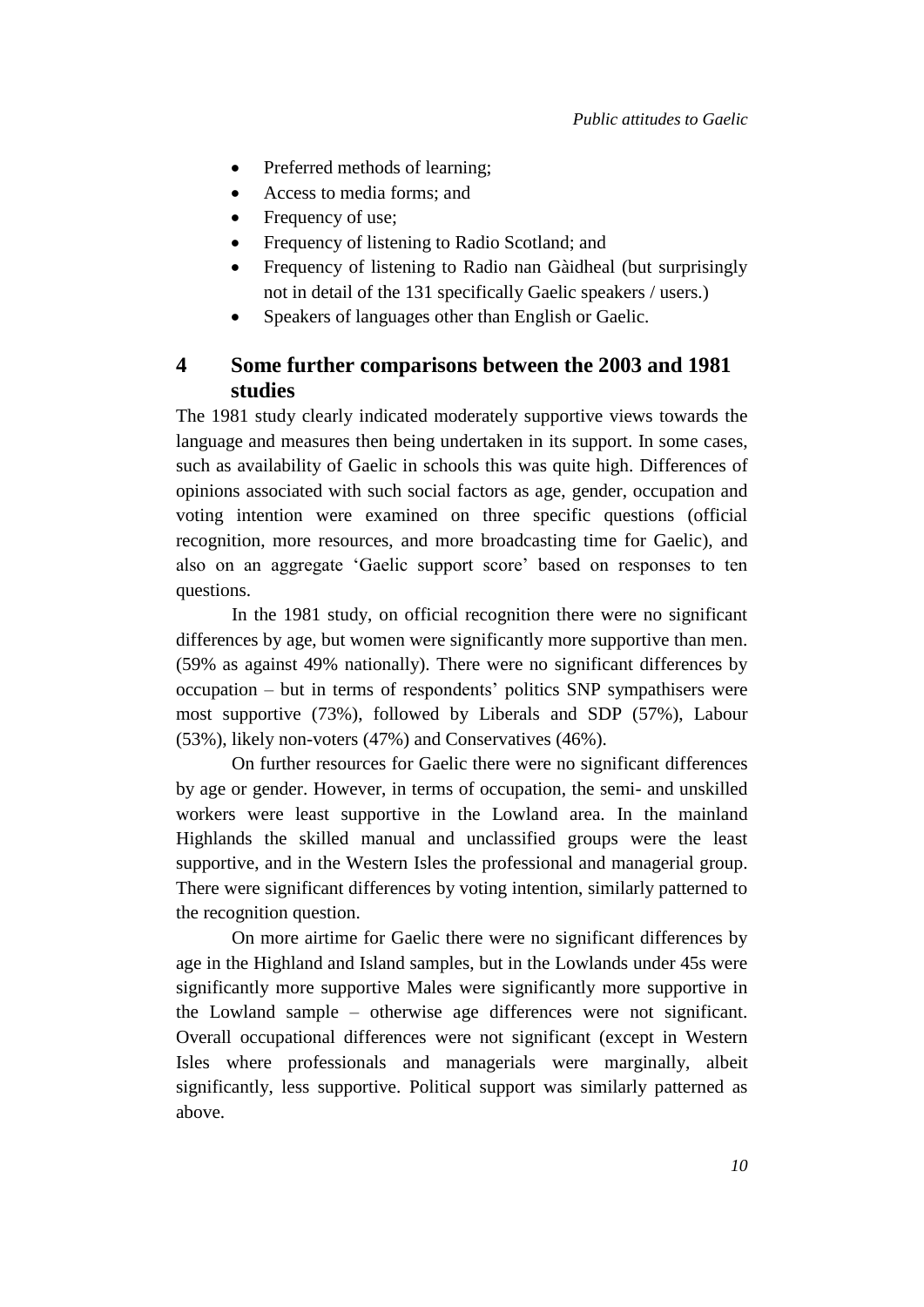In terms of general support on the ten questions, no significant differences arose overall from age, gender or occupation. Voting intention however was similarly patterned as above (except that in Skye Liberals were the most supportive).

The 2003 study found that positive attitudes were strongest amongst over-30 age-groups, perhaps indicating that public opinion had shifted since 1981, with a new generation not having the levels of support of earlier generations. Similarly socio-economic groups AB/C1 were more supportive than C2/D/Es, which was broadly in line with earlier findings.

The question on Gaelic being of no great value or use in contemporary society in 2003 was agreed by 43% but with a large undecided response of 28%. Similar questions had been asked in other Gaelic area and Gaelic speaker surveys – but not of the general population in the 1981 attitude survey.

However 68% supported the maintenance and development of Gaelic, which indicated some advance on the responses in 1981 on the importance of Gaelic (41%), provision of greater resources for Gaelic (46%), and its encouragement in Scotland as a whole (49%). (In 2011 a question on 'reasonable support for Gaelic usage in Scotland' elicited 51% in favour, and a question on whether respondents 'would like more Gaelic' 52% were in favour.)

In 2003 some 97% claimed never to listen to Radio nan Gàidheal, which was hardly surprising – but only 48% claimed ever to listen to Radio Scotland (which may be). Some further questions to the 3% of the sample who were Radio nan Gàidheal listeners (which may indicate some 31 respondents), and some further analysis of the 131 with any knowledge of Gaelic in the sample might have been useful. However 46% of these claimed never to use the language, and only 19% to listen to Gaelic radio, and 6% to watch Gaelic television programmes.

There was some more detailed examination of learners who had ceased (a quarter of the non-fluent Gaelic cases) – and reasons why. This represented a challenge to initiatives for acquisition planning, and a clear indication of the need for further research in advance of any future campaigns. But the hard-core 9% who said they would learn Gaelic in 1981 and the 16% of 2003 respondents who were 'definites' on this issue, and the 16% 'maybes', perhaps indicate that numbers of potential learners may have increased over 22 years.

The 2003 'key findings' on possession of radio (98%), television (99%), mobile (61%), PC (53%) and internet (48%) facilities indicate media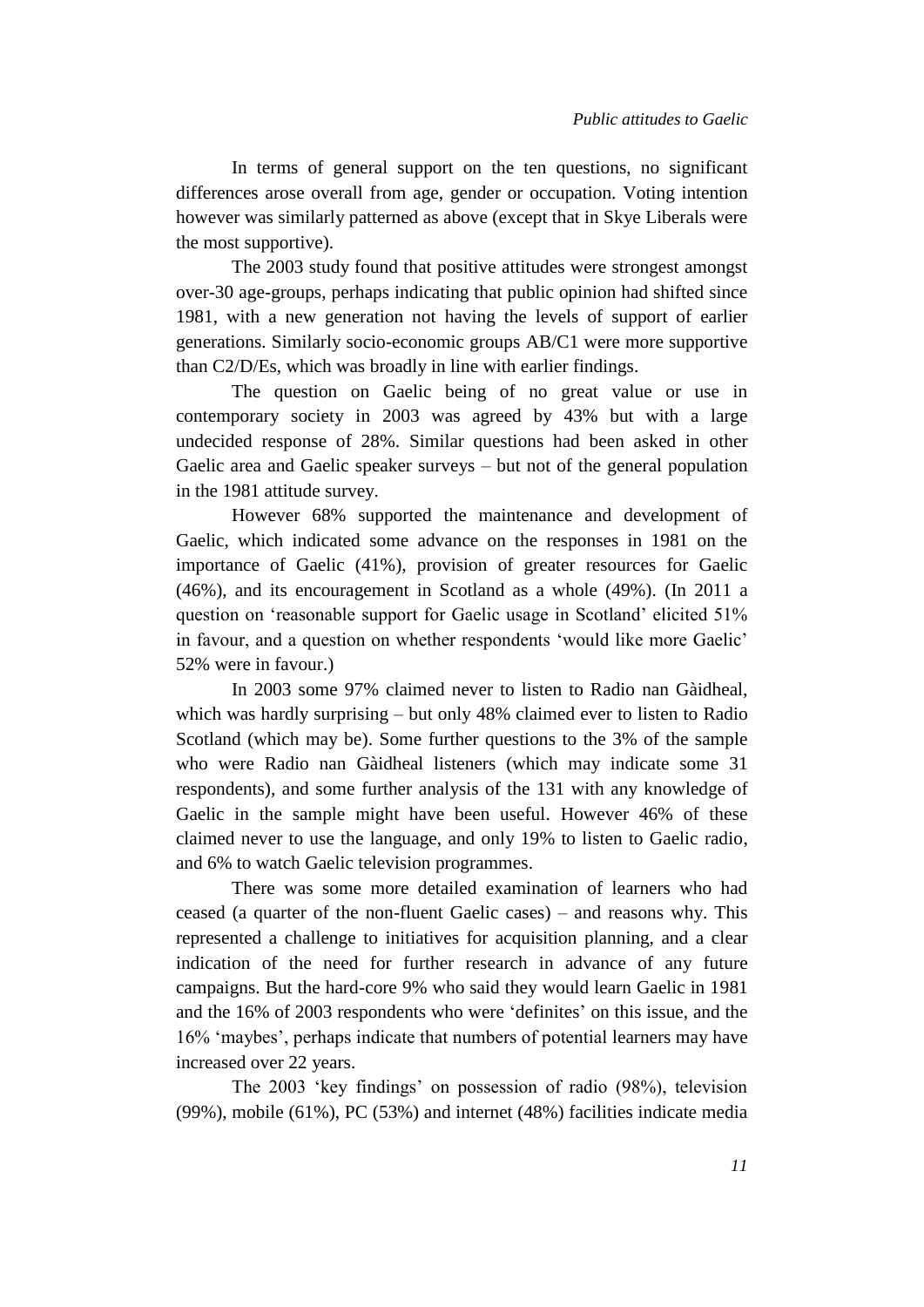on which learning strategies can be developed. (The results could also validate the sample, or be confirmed, from other studies.) However, over half those considering learning Gaelic (52%) preferred evening classes.

The statement that 'More Scottish people should attempt to learn Gaelic' was assented by 59% of the sample. It deserved to be followed by a question, 'and would you?' It was though followed by a question on 'Learning Gaelic is not of great value in today's society as there is seldom the need or opportunity to use it.' Some 43% assented, and some 30% disagreed. The question might better have been broken into two – there are other reasons affecting the learning of Gaelic than those suggested here.

# **5 Recommendations following the 2003 study**

It would be worthwhile continually to monitor Scottish opinion on Gaelic and to ask some similar questions to those in the two previous studies, e.g. from the 1981 survey:

- Do you think that Gaelic is important for the Scottish people as a whole?
- Do you think that Gaelic should be officially recognised?
- Should more resources be used for Gaelic language and culture?
- Should Gaelic be encouraged for use with public authorities?
- Should Gaelic be encouraged throughout Scotland or only in Highlands and Islands?

And from the 2003 survey, including some similarly worded questions to the 1981 study:

- School pupils who wish to do so should be able to learn Gaelic at school.
- All school pupils should learn about Celtic and Gaelic heritage.
- There should be more opportunities for people to learn Gaelic across Scotland.
- Gaelic is an important part of Scottish life and needs to be promoted.
- Bilingual and Gaelic-medium education should be promoted and expanded

The 1981 study called for a follow-up, which was not immediately forthcoming. A follow-up study of the 2003 survey could monitor such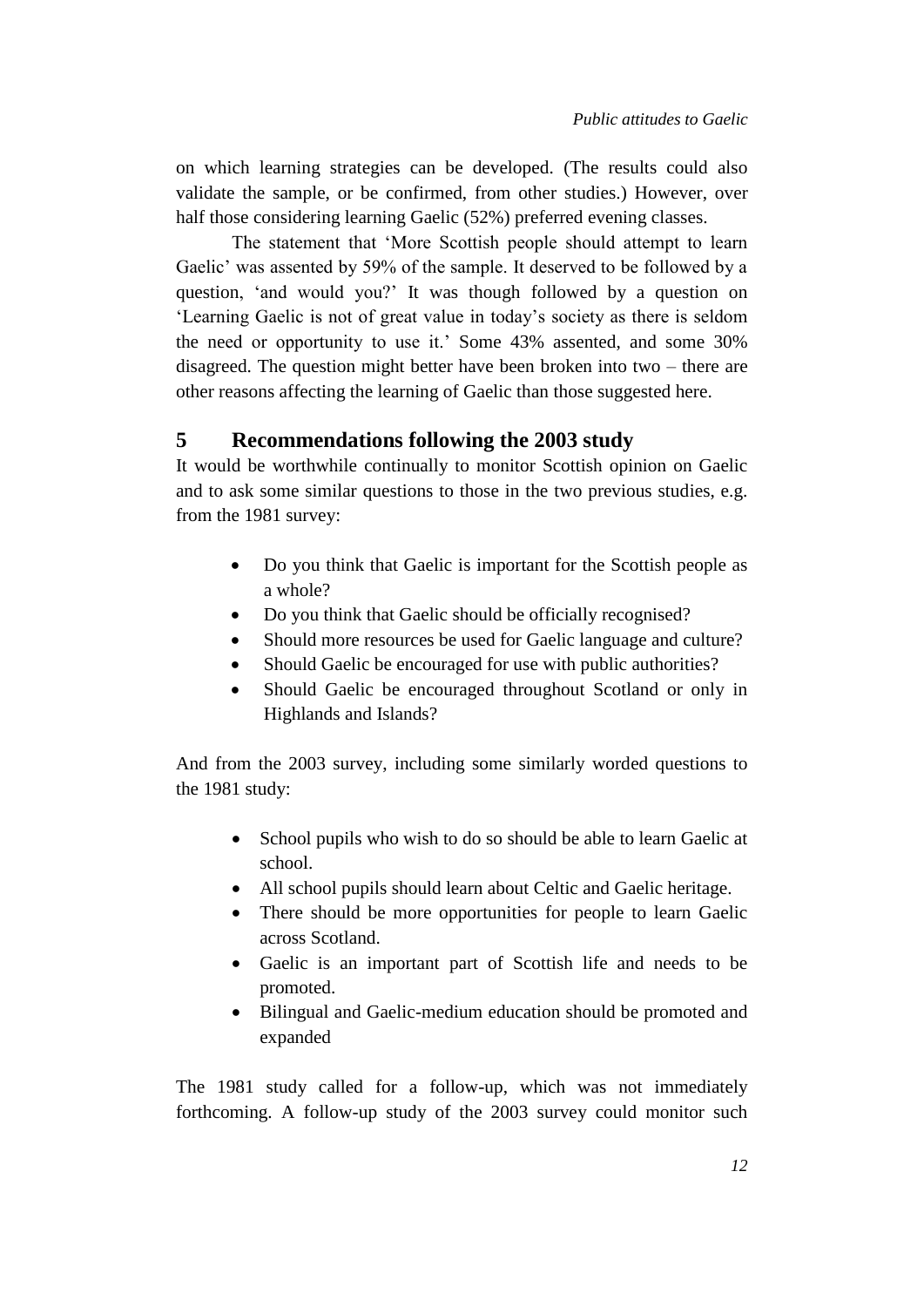earlier questions as the above, and might further explore the motivations and likelihood of potential learners. There is also a need for more penetrative attitudinal research on people's perceptions and feelings about Gaelic. This is particularly important in the case of actual Gaelic-speakers, especially those with families, and those likely to have them. We need to know what turns people on to using Gaelic – and what turns them off. At present (2011) we still know neither, and need to do so urgently.

## **6 Public Attitudes towards the Gaelic Language 2011**

This study, which was commissioned and funded by the Scottish Government's Gaelic and Scots Language Unit and Bòrd na Gàidhlig, was undertaken in March 2011 with a national sample of 1,009 adults aged 16 years and over. Interviewing was carried out in 61 of Scotland's 72 parliamentary constituencies, and was quota-sampled in terms of sex, age, employment status and socio-economic group. A 'boost' sample was also undertaken in the more strongly Gaelic areas of the Western Isles, Skye, and Lochalsh. This enabled a more reliable sample of Gaelic speakers and users to augment those identified in the main survey, together totalling 96 respondents. Methodology was thus broadly in line with the two previous studies, the 2011 'boost' survey especially on similar lines to specific Gaelic area sampling and weighting in the 1981 study.

The principal objectives were to obtain views on Gaelic, extent of awareness and knowledge of the language, usage and support for developments, role and relevance of the language, especially in education.

### **7 Summary of the principal findings of the 2011 report**

- Some 80% of the respondents were aware of Gaelic in various situations of public and social life;
- Reasonable proportions watch Gaelic television (32%), radio (10%), and listen to Gaelic music (14%);
- Some 13% claimed some knowledge of Gaelic, including 2% fluent (with identical findings in 2003, and closely similar 12%, 2% in 1981);
- Some 72% of fluent speakers use it a lot or fairly often, 20% occasionally, and 8% rarely or never. Mostly with friends (21%) and family (64%), but only 9% at work, and 2% out and about, shopping, etc. (26% in social situations in 2003);
- Some 14% of fluent speakers indicated nothing would encourage them to use Gaelic more, and 50% of the general sample indicated that nothing would encourage them to learn it.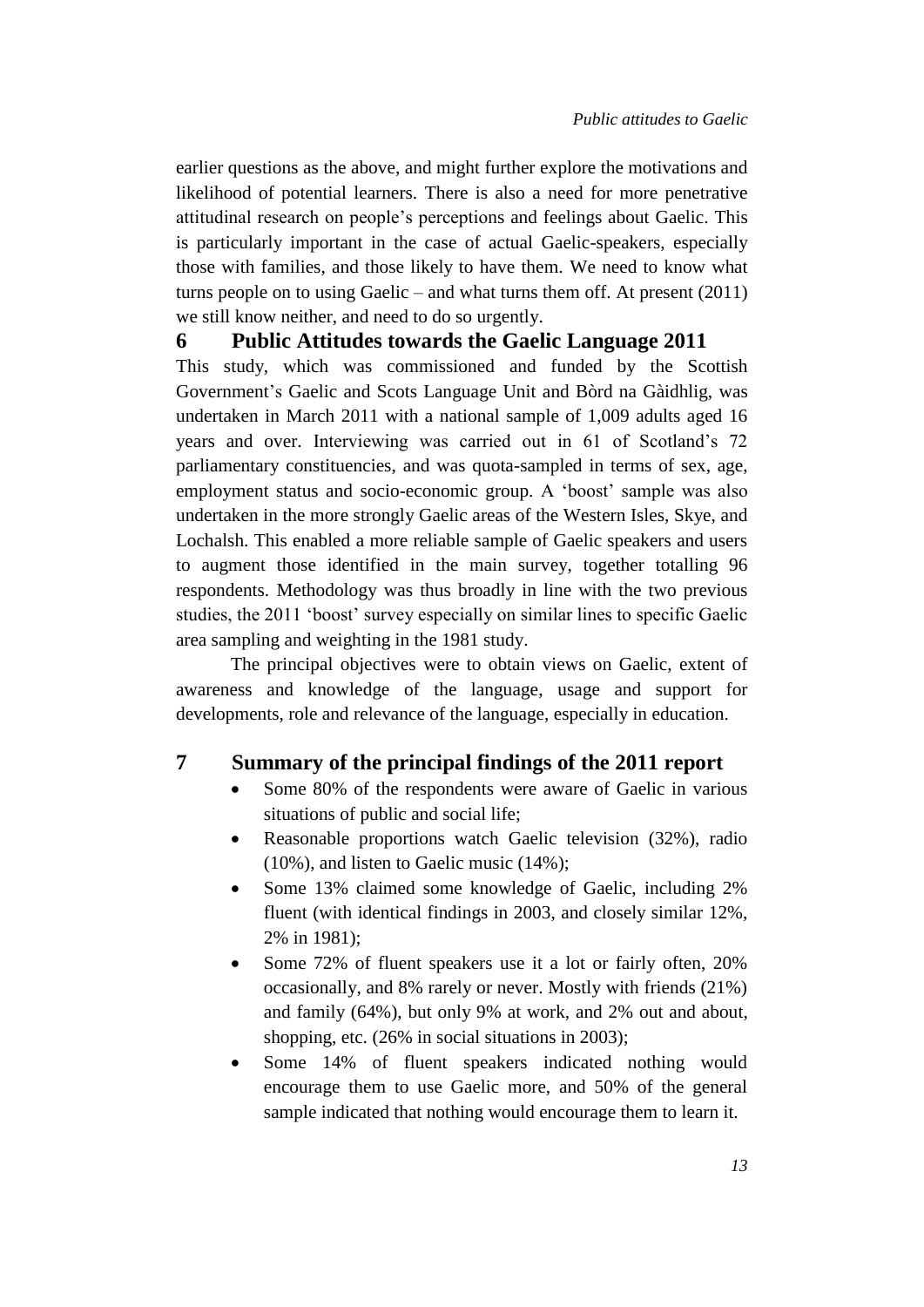- Awareness of employment opportunities for Gaelic was low, apart from teaching at 40%, and television at 26%.
- There was 'reasonable support for Gaelic usage in Scotland' at 51% (with 38% indifferent), compared with 1981 levels of 54% (19% indifferent) for official recognition, 42% (16%) for more public funding, 42% (38%) for public signage, and 47% (33%) for more media time.
- Half (52%) would like 'more Gaelic' used in Scotland today, with 15% 'less'. Some 62% supported the encouragement of Gaelic throughout Scotland, and 65% agreed more should be done to encourage and promote Gaelic in Scotland.
- Some 40% regarded Gaelic as important to their sense of national identity, but far less to local identity (23%), and personal identity (21%).
- Substantial proportions agreed that it was important that Scotland did not lose its Gaelic language traditions (81%), and that it was an important part of Scottish culture (79%).
- In view of this it was surprising that the study reported on p. 41 that 62% supported the view that Gaelic should be supported and encouraged throughout Scotland, but also that 63% were reported as seeing Gaelic as only relevant in areas like the Western Isles. However, on another question 9% disagreed that 'Gaelic is not relevant in Scotland today' – with 84% taking the contrary view, namely that it was.) In 1981 49% of the national sample agreed that Gaelic should be encouraged throughout Scotland.
- However only 26% of the 2011 sample regarded Gaelic as not relevant to Scotland today.
- Increased usage for Gaelic in the media was only supported by 23% (In 1981 47% supported more Gaelic in radio and television, and 32% in the press.)
- Support for Gaelic in the schools was strong at 62% (compared with 70% in 1981).
- However, awareness of Gaelic education provisions in respondents' own local areas was low – with 69% not aware of any local provision.
- Support for Scottish Studies (including language) was high at 90%, for availability of Gaelic as a subject likewise at 86%, although support for more subjects taught in Gaelic was lower at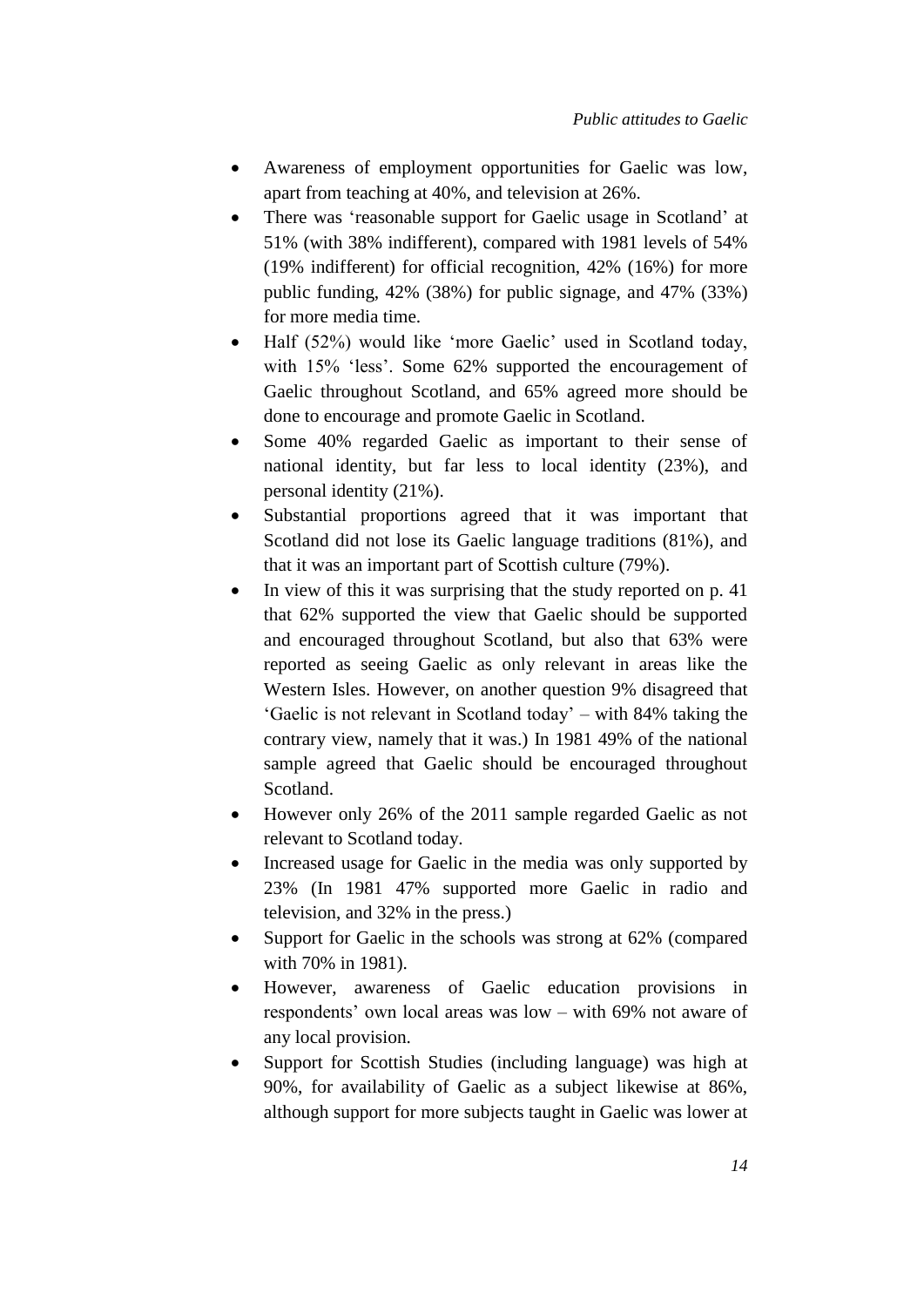43%. (Had the question probed for Gaelic-medium Education provision the response might have been different.)

• Some 30% would welcome more Gaelic adult education classes (compared with 24% personally welcoming such in 1981).

## **8 General conclusions of the 2011 survey**

- Awareness of Gaelic usage was reported as high, mainly driven by the media, but also by the arts and education.
- Findings of those with Gaelic abilities, Highland (and especially West Highland) location were markedly higher in support of Gaelic and were contrasted with other, Lowland residents.
- Demand for Gaelic acquisition was low but schools were seen as highly appropriate for Gaelic studies.
- Overall demand for Gaelic was seen as 'moderate', but most respondents acknowledged the importance of Gaelic in cultural and identity terms.
- There was no substantial opposition towards the Gaelic language or measures supporting it (much as the 1981 survey had concluded), but a significant minority (around 40%) was uncommitted either way.
- The highest levels of support were for Gaelic in education, albeit with questionable results for Gaelic as a teaching medium.

## **9 Overall Conclusions**

Although the methodologies of these three public opinion studies on Gaelic were sufficiently similar for comparisons to be reasonably valid, the principal difficulty stems from their various objectives and choice of questions. Relatively few questions were sufficiently similar in wording to be capable of direct comparison. This was affected also by the structure of the questionnaires and the various ways in which similar questions were embedded amongst others.

The 2011 study cautiously concluded that 'the overall situation for the Gaelic language could best be described as moderate.' This might well go for the review of the three studies over time. Some of the comparisons noted below do give some grounds for believing that public opinion in support of Gaelic has strengthened over a 30-year period. This appears to be the case on such issues as: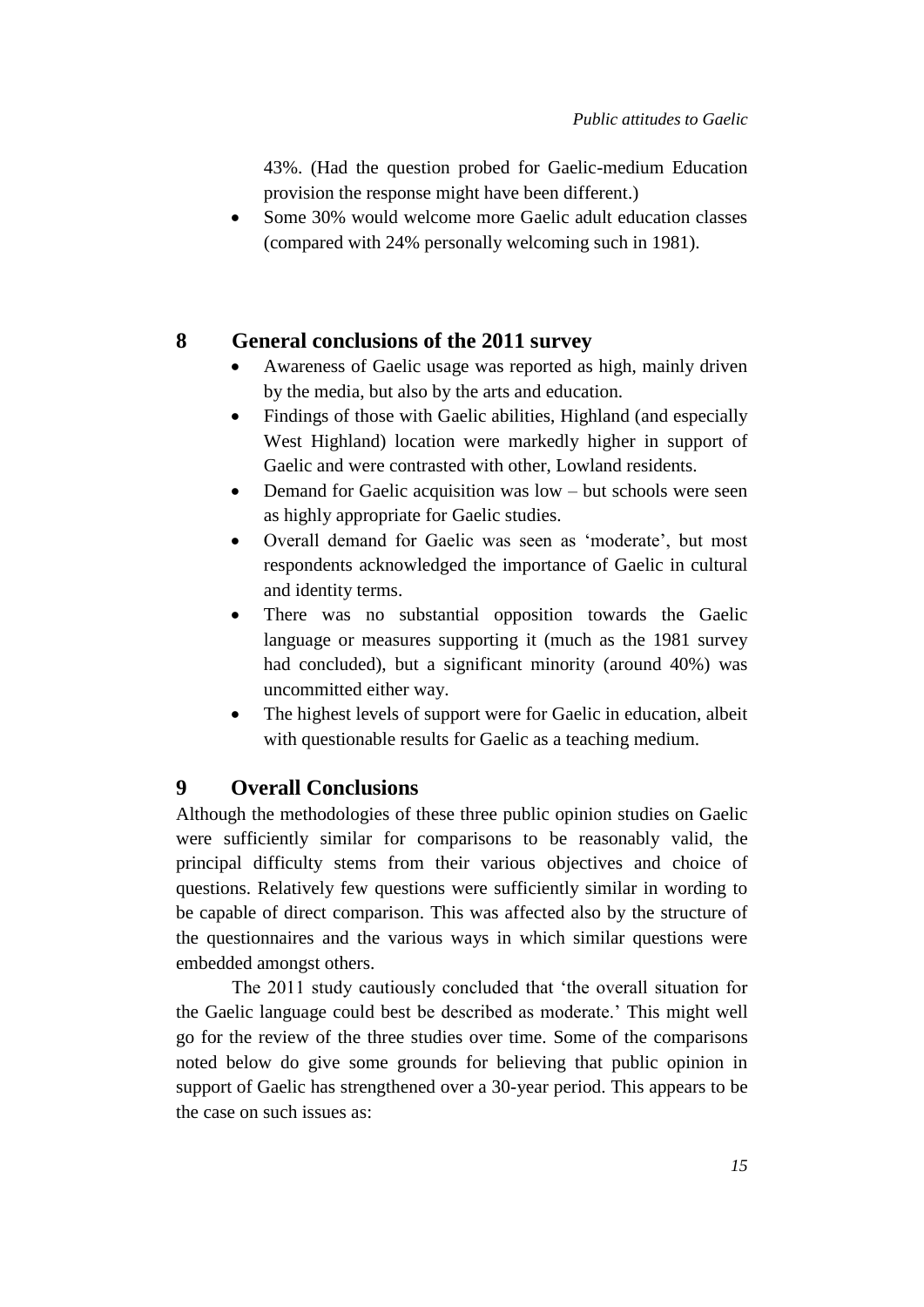The importance of Gaelic to the Scottish people and Scottish Culture

(regarded as very / important to 41% in 1981, 68% in 2003, and 78% in 2011.)

- Gaelic as important or relevant in Scotland nationally (as contrasted with only in Highlands and Islands.) (regarded as relevant nationally by 70% in 1981, 87% in 2003, and 86% in 2011.)
- Availability of Gaelic in schools studies throughout Scotland (regarded as very / important to 49% in 1981, 66% in 2003, and 63% in 2011.)

These questions were sufficiently similar to justify direct comparison (more or less) and are featured in the accompanying illustrations. In addition there were questions on further opportunities to learn Gaelic, and in particular respondents' responses on their own likelihood of taking up opportunities to acquire Gaelic in:

• Adult education (which is therefore also featured graphically.)

There were also questions in two of the studies on each of the following questions, and these also feature in the illustrations:-

- Gaelic / Scottish / Celtic heritage in school studies;
- Bilingual / Gaelic-medium education / Gaelic as a teaching medium;
- Maintenance and development of Gaelic;
- Gaelic as of no great value.

These limited possibilities for comparison draw attention to the importance of continuity of comparable questions between such studies over time. It was welcome that there were such possibilities for comparison between these three studies, but more opportunity would have been very useful. Had there been, say eight such questions with identical or sufficiently close wording in each of the three studies, a useful longitudinal study of changing public opinion on Gaelic issues would have been possible. For this reason it is strongly recommended that such similarities of question be incorporated in any future study of public attitudes on Gaelic.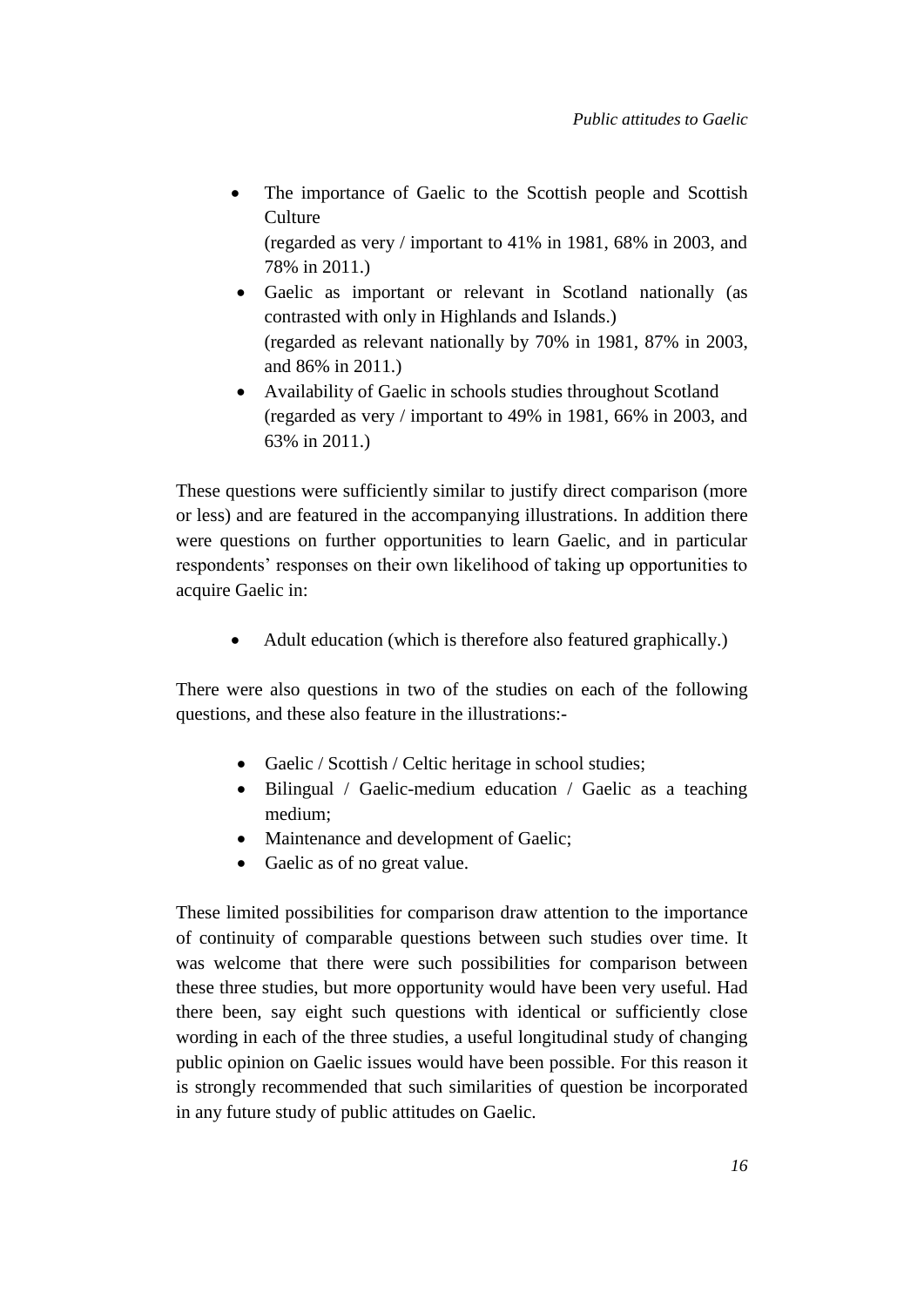The 1981 study asked respondents concerning their political orientations (in terms of political party they felt closest to.) This enabled analysis of the results in terms of political support. This is a valuable perspective in terms of policymaking, and it was a pity that subsequent surveys did not question respondents on this.

Follow-up studies were recommended by both the 1981 and 2011 studies, and it is also strongly recommended that such follow-up studies should be undertaken at more frequent intervals than 22 or 8 years. A further major study of public attitudes to Gaelic commenced in 2012 by University of Edinburgh (Celtic and Scottish Studies, Social and Political Science) and ScotCen Social Research, with ESRC funding and support from the Scottish Government, Bòrd na Gàidhlig, and the Soillse<sup>7</sup> research project. Its preliminary results<sup>8</sup> have so far proved to be broadly in line with the earlier studies reviewed here. For example, in the randomly-selected national sample of 1,229 over-18s, 86% saw Gaelic as being an important part of Highland and Island heritage, and 76% as important for Scottish heritage. Regarding Gaelic medium education, 48% of respondents said that parents anywhere in Scotland should have the right to send their child to a Gaelicmedium school, and a further 43% said parents should have this right in areas where Gaelic is spoken.

The study was based upon questions on attitudes to Gaelic in a recent Scottish Social Attitudes Survey. It would be very useful if questions on Gaelic could feature at suitable regular intervals on Scottish Government public opinion (omnibus) surveys. Bòrd na Gàidhlig is required regularly to monitor the effects of its policies, and such questions on government social surveys would be highly useful and relevant, especially if these could include a standard set of questions on Gaelic and related policies as a performance indicator. Such provision might have been more specifically indicated in the forthcoming National Plan for Gaelic 2012-17.

There is also a need for more penetrative attitudinal research on motives to acquire and use Gaelic, and to transmit it within the family, but this would need its own separately-structured and special study.

 $\overline{a}$ 

 $7$  For prelimary findings of the Public Attitudes to Gaelic study, see Soillse Research Digest 3 at http://www.soillse.ac.uk/downloads/soillseresearchdigest3\_1.pdf

<sup>8</sup> Bòrd na Gàidhlig 2012. National Gaelic Language Plan 2012 | 2017 Inverness: Bòrd na Gàidhlig.